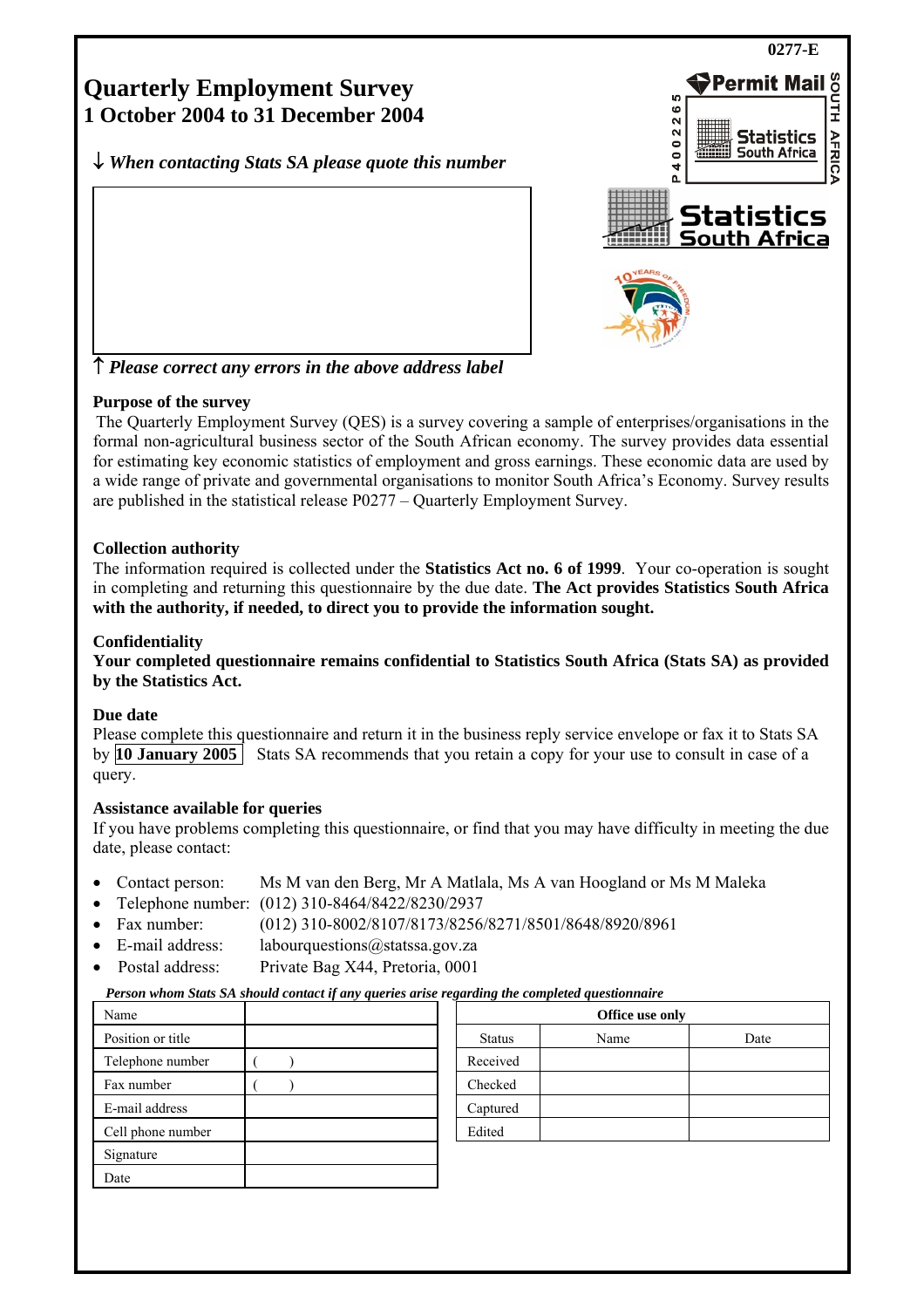# *Please note*

Complete all questions for the **enterprise/organisation** specified on the front page. If actual figures are not available, please supply estimates.

An **enterprise/organisation** is a legal unit (or a combination of legal units) that includes and directly controls all functions necessary to carry out its production activities.

# **Part 1 - Employment**

#### *Definitions*

#### *Paid employment*

#### **At work**

 A person who, during the period **1 October 2004 to 31 December 2004**, performed some work (for at least one hour) for a salary or wage, in cash or in kind.

#### **With a job but not at work**

 A person, who having already worked in his/her job, was temporarily not at work, e.g. for maternity leave, during the period **1 October 2004 to 31 December 2004**, but had a formal attachment to his/her job.

#### *Include*

- All directors, i.e. those who received a salary and those who received a fee.
- Executive, managerial, **casual** and any other employees who are not included on the main payroll.
- Employees paid on a commission basis AND a retainer, wage or salary.
- Employees who received payment through the payroll of the Compensation Commissioner's Compensation Fund, for example employees on maternity leave and not paid by this enterprise/organisation.
- Employees based abroad but paid from South Africa, e.g. embassy employees.

#### *Exclude*

- Subcontractors and consultants who are selfemployed and **not** part of this enterprise/organisation.
- Employees paid on a commission basis only (i.e. a retainer, wage or salary was NOT paid).
- Self-employed persons in this enterprise/organisation, e.g. working proprietors, sole and joint owners.
- Employees based in South Africa but paid from abroad, e.g. embassy employees.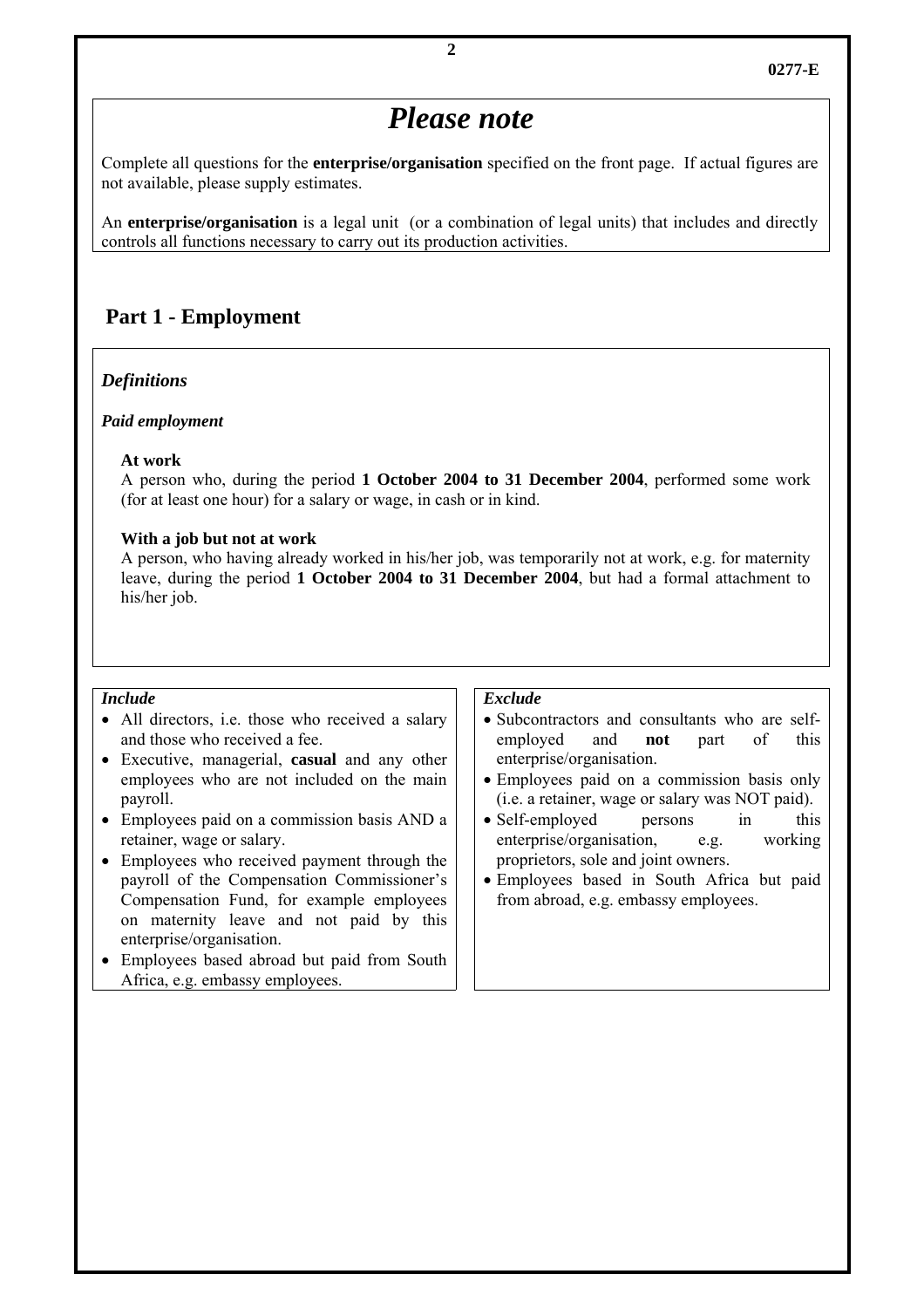# *Definitions*

*Full-time employees* are those (permanent, temporary or casual) who normally work the agreed hours i.e. **40 hours or more per week.**

*Part-time employees* are those (permanent, temporary or casual) who usually work **less than 40 hours** per week.

**1.1 Persons employed**

State the total number of **persons employed** (see the definition on page 2) in this enterprise/organisation at the end of each month for the period **1 October 2004 to 31 December 2004.**

|                                         | <b>October</b> | <b>November</b> | <b>December</b> |
|-----------------------------------------|----------------|-----------------|-----------------|
|                                         | Number         | Number          | Number          |
|                                         |                |                 |                 |
|                                         | <b>October</b> | <b>November</b> | <b>December</b> |
|                                         | Number         | Number          | Number          |
|                                         |                |                 |                 |
|                                         | <b>October</b> | <b>November</b> | <b>December</b> |
|                                         | Number         | Number          | Number          |
| All employees (full-time and part-time) |                |                 |                 |

#### **1.2 New appointments**

How many employees **commenced working for** this enterprise/organisation during each month for the period **1 October 2004 to 31 December 2004?** 

| <b>October</b> | <b>November</b> | <b>December</b> |
|----------------|-----------------|-----------------|
| Number         | Number          | Number          |
|                |                 |                 |

# **1.3 Resignations, transfers, retrenchments and dismissals**

How many employees **resigned, transferred,** were **retrenched** or were **dismissed** from this enterprise/organisation during each month for the period **1 October 2004 to 31 December 2004?** 

| <b>October</b> | <b>November</b> | <b>December</b> |
|----------------|-----------------|-----------------|
| Number         | Number          | Number          |
|                |                 |                 |

Persons transferring between government departments should be reported by the losing department in **Question 1.3** and by the gaining department in **Question 1.2.**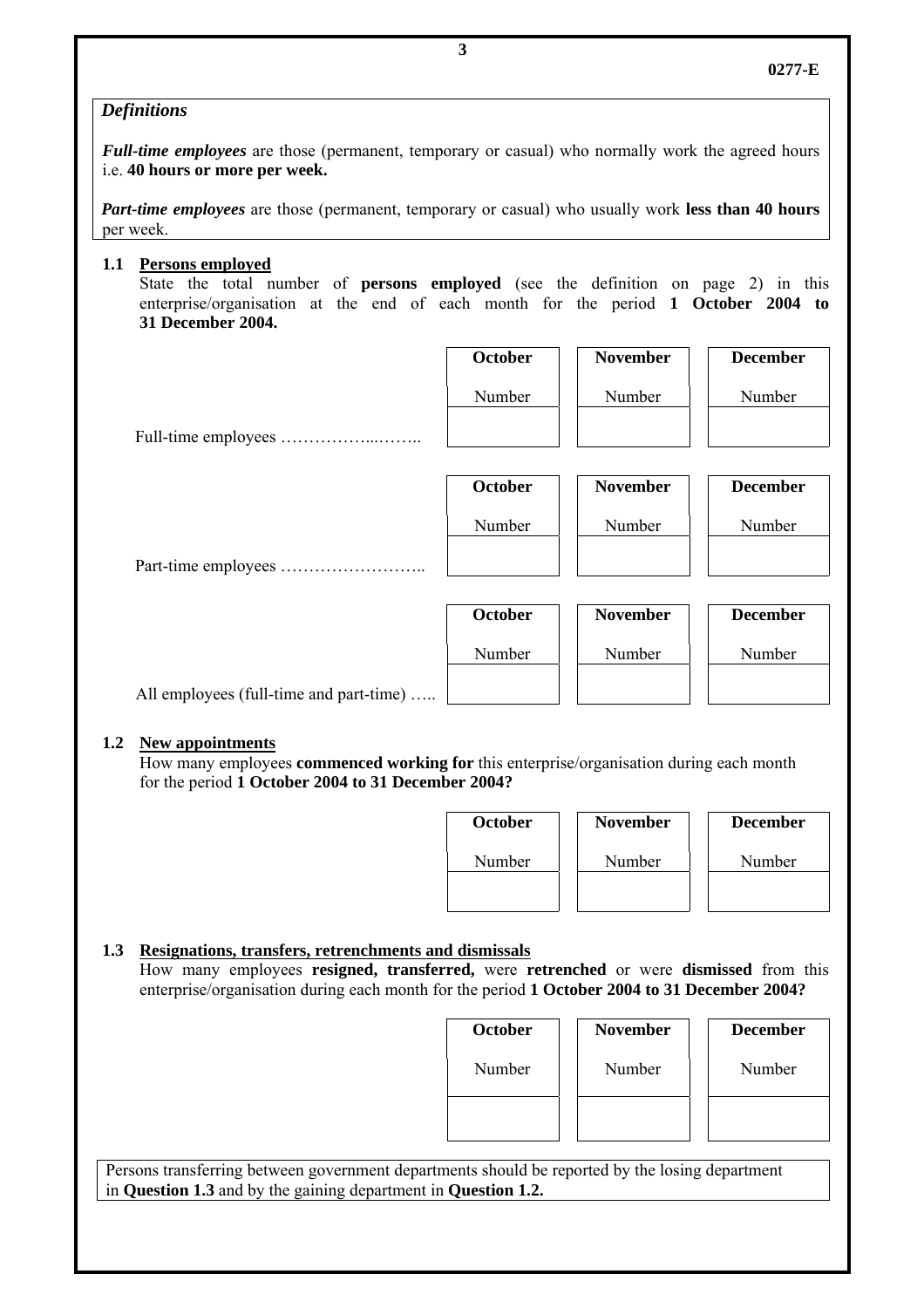# **Part 2 – Gross Earnings**

# *Definition*

Gross *earnings* are payments for ordinary-time, standard or agreed hours during the reference period for all permanent, temporary, casual, executive and managerial employees, **before** taxation and other deductions.

### *Include*

- Salaries and/or fees paid to all directors, executives and managers.
- Commission if a retainer, wage or salary was **ALSO** paid.
- **Employer's contribution** to pension, provident, medical aid, sick pay and other funds, e.g. Unemployment Insurance Fund and Compensation Commissioner's Compensation Fund.
- Payments paid from South Africa to employees based abroad, e.g. embassy employees.
- Payments for all types of leave (**except those paid on termination – refer to Question 2.6**) which relate to the reference period.
- Fringe benefits **paid in cash** such as housing, mortgage and rent subsidies, transport allowances (e.g. monthly petrol allowance) and cell phone allowances.
- Allowances and penalty payments relating to ordinary-time hours.

# *Exclude*

- Earnings of sole proprietors or partners of unincorporated businesses.
- Commission where a retainer, wage or salary was **NOT** paid.
- Payments to subcontractors and consultants who are self-employed and **not** part of this enterprise/organisation.
- Performance and other bonuses (refer to **Question 2.3 and Question 2.4**).
- Overtime payments (refer to **Question 2.5**).
- Severance, termination and redundancy payments (refer to **Question 2.6**).
- Payments paid from abroad to employees based in South Africa, e.g. embassy employees.
- Payments which do **not** relate to the reference period.
- The imputed value of fringe benefits.
- Tax on fringe benefits.
- Reimbursements for expenses, e.g. travel, entertainment, meals.

# **2.1 Payroll frequency**

Which frequency of payroll(s) does your enterprise/organisation use?

Tick one or more boxes (with  $\sqrt{ }$ ) and specify other payrolls when applicable. Weekly payrolls………………………………………………………. Fortnightly payrolls..…………………………………………………. Monthly payrolls..……………………………………………………. Other payrolls...………………………………………………………. Specify other payrolls..………………………………………………. ………………………….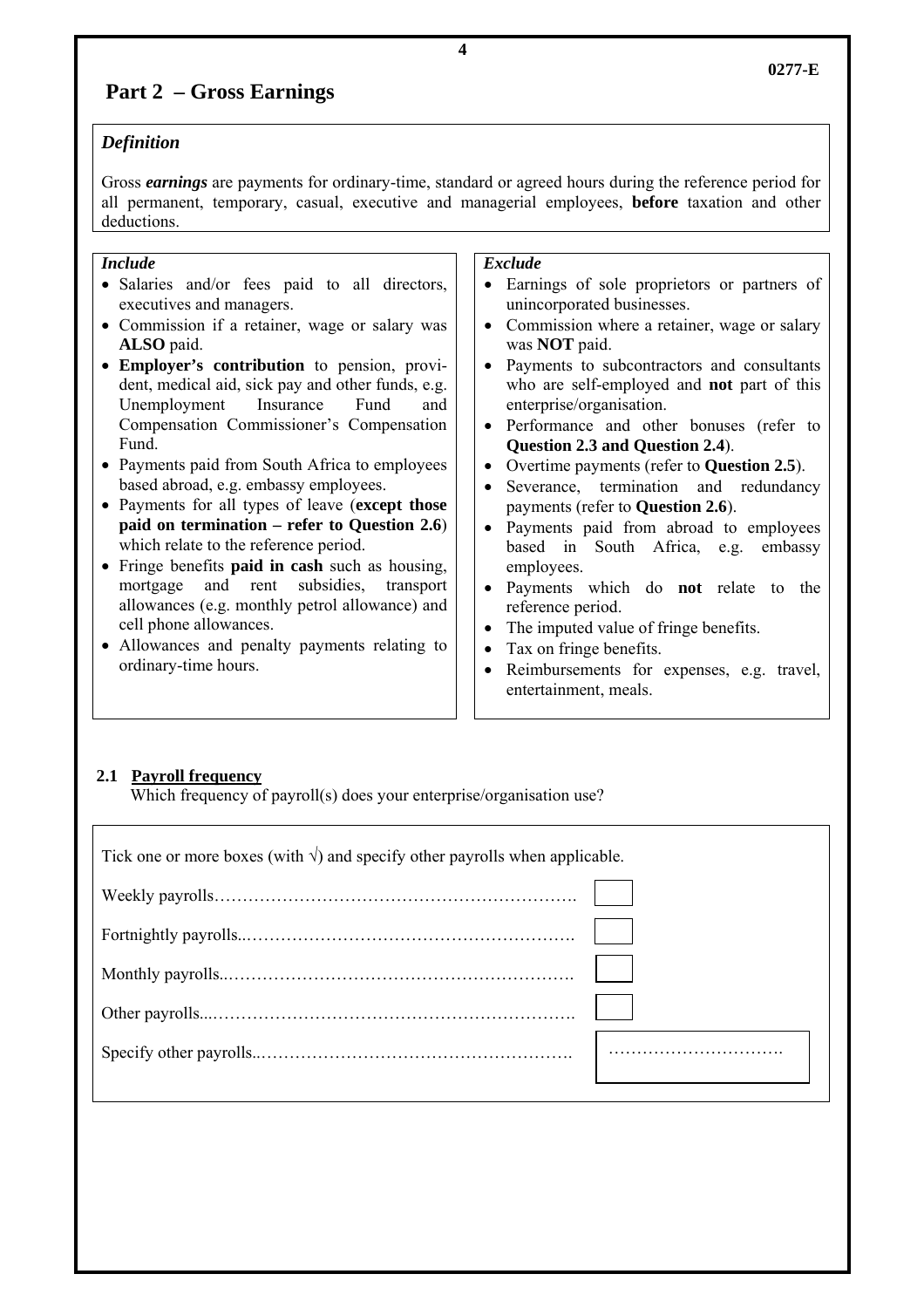#### **2.2 Gross earnings**

State the total amount of **gross earnings** (**excluding** bonuses (to be included in **Question 2.3 and Question 2.4),** overtime payments (to be included in **Question 2.5**) and severance, termination and redundancy payments (to be included in **Question 2.6**)) paid during **each month** for the period **1 October 2004 to 31 December 2004**. See the definition on page 4.

|                      | October | <b>November</b> | <b>December</b> |
|----------------------|---------|-----------------|-----------------|
|                      | Rand    | Rand            | Rand            |
| Weekly payrolls      | ,00     | ,00             | ,00             |
|                      | Rand    | Rand            | Rand            |
| Fortnightly payrolls | ,00     | ,00             | ,00             |
|                      | Rand    | Rand            | Rand            |
| Monthly payrolls     | ,00     | ,00             | ,00             |
|                      | Rand    | Rand            | Rand            |
| Other payrolls       | ,00     | ,00             | ,00             |
|                      | Rand    | Rand            | Rand            |
| Total (all payrolls) | ,00     | ,00             | ,00             |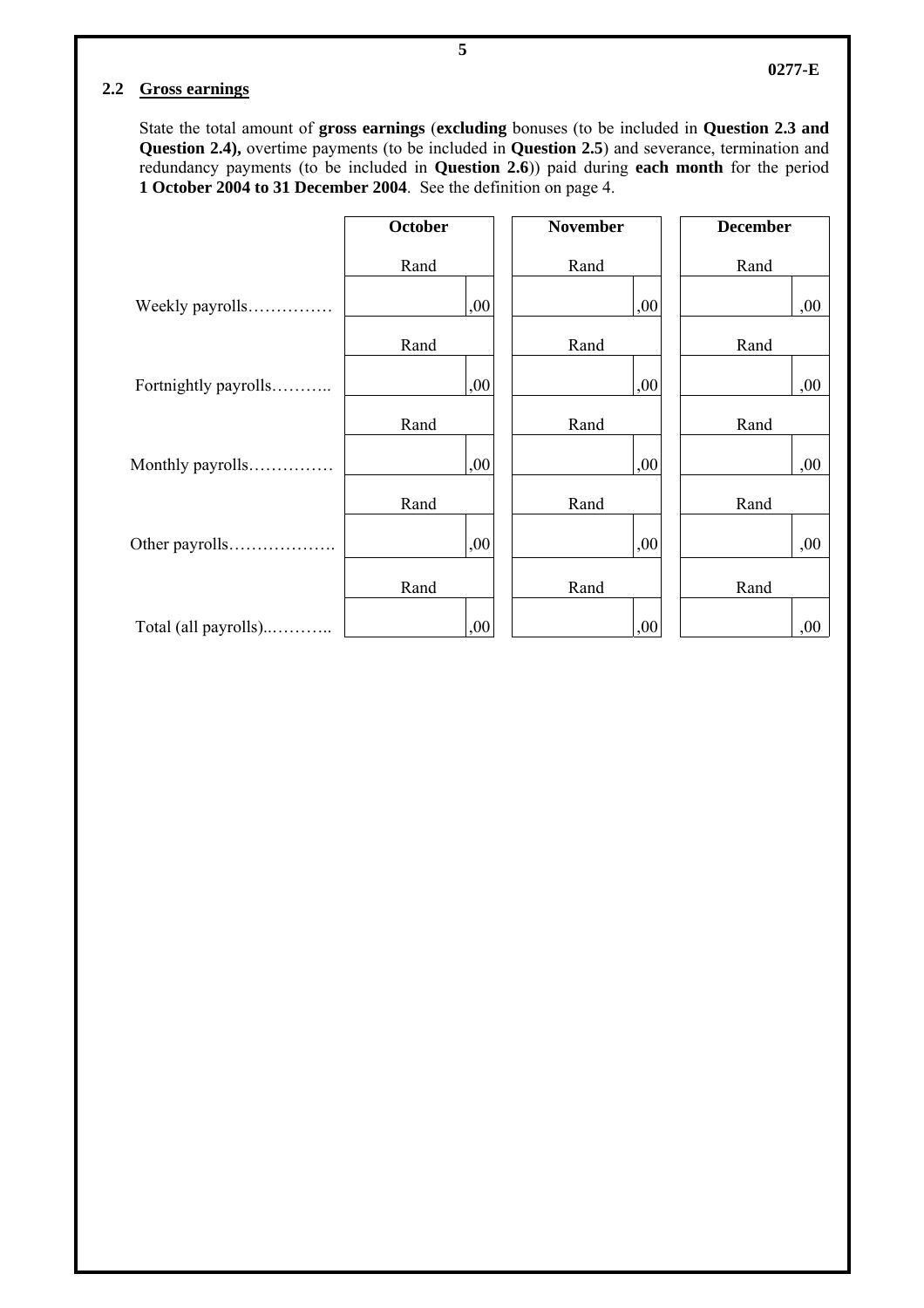### **2.3 Regular bonuses**

State the total amount of **gross performance and other bonuses paid regularly** during **each month** for the **period 1 October 2004 and 31 December 2004** to the persons in Question 1.1.

*Include* all weekly, fortnightly, monthly and other payrolls. **For annual bonuses state one month's proportion.** 

#### **An example on completion of questions 2.3 and 2.4**

 A business pays annual regular bonuses e.g. thirteenth cheque, to full-time employees during the month of October, totalling R70 000 and in the same month pays R30 000 towards irregular bonuses e.g. once-off payments.

# **Question 2.3 must be completed as follows:**

The field for full-time employees, corresponding to the month of October must contain:

 $R70000 / 12 = R5833$ 

# **Question 2.4 must be completed as follows:**

The field for total bonuses corresponding to the month of October must contain:

 $R70 000 + 30 000 = R100 000$ 

#### *Include*

- Merit bonuses.
- Incentive bonuses.
- Profit sharing bonuses.
- Payments that were made during the reference period but relate to other pay periods, e.g. annual leave, thirteenth cheque and leave gratuity payments and back-payments.

#### *Exclude*

- Reimbursements for expenses incurred whilst conducting employer's business.
- Once off payments e.g. Christmas bonuses.

|                              | October | <b>November</b> | <b>December</b> |
|------------------------------|---------|-----------------|-----------------|
|                              | Rand    | Rand            | Rand            |
| Full-time employees          | ,00     | ,00             | ,00             |
|                              | Rand    | Rand            | Rand            |
| Part-time employees          | ,00     | ,00             | ,00             |
|                              | Rand    | Rand            | Rand            |
| All employees (full-time and | ,00     | 00,             | $.00\,$         |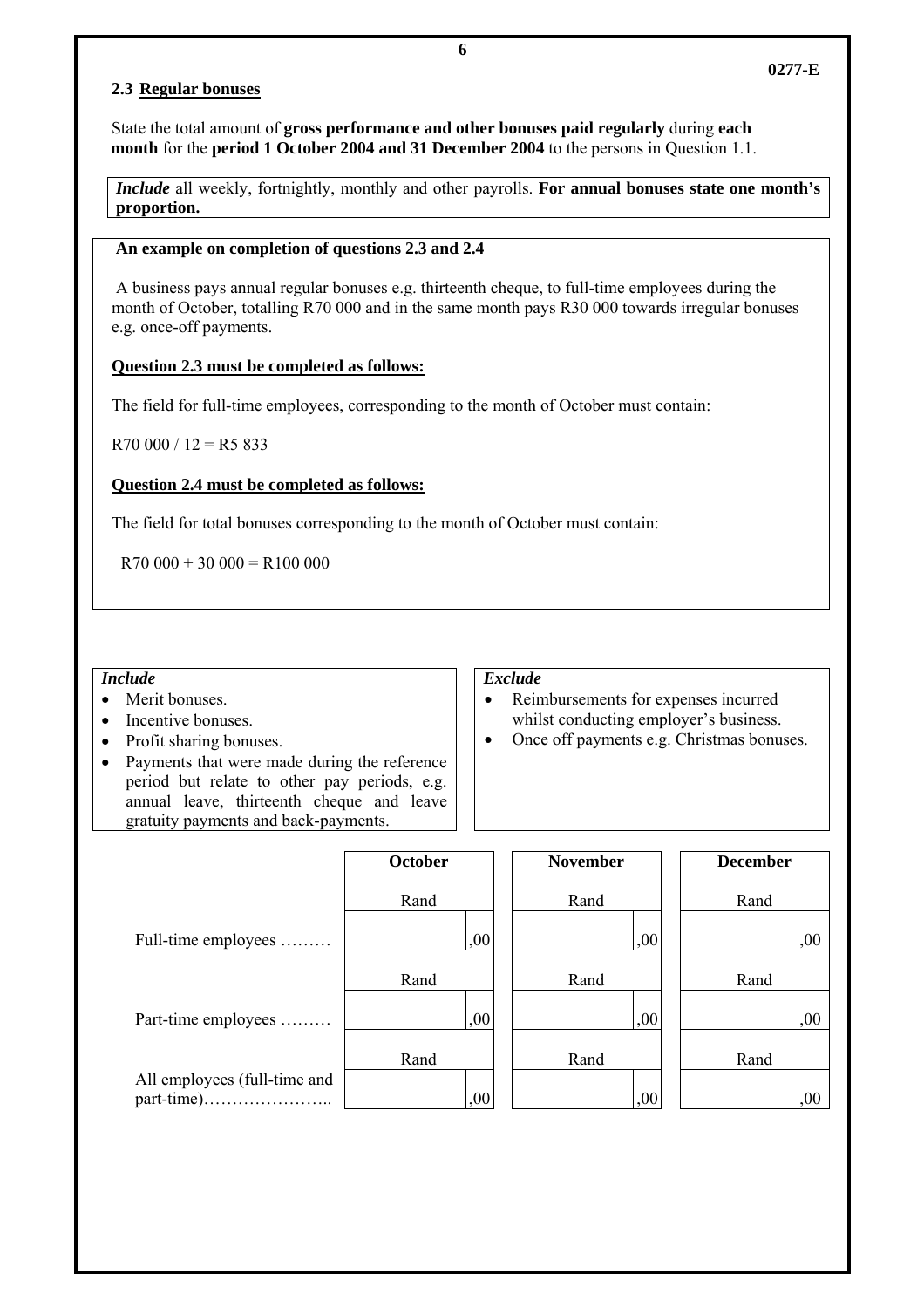# **2.4 Total bonuses**

State the total amount of gross **performance and other bonuses** paid during **each month** for the period **1 October 2004 to 31 December 2004** to the persons in Question 1.1. Include all weekly, fortnightly, monthly and other payrolls**. Include regular payments as well as once off payments. See example 2 above.**



#### **2.5 Overtime payments**

State the total amount of gross **overtime payments** paid during **each month** for the period **1 October 2004 to 31 December 2004** to the persons in Question 1.1.

#### *Definition*

*Overtime payments* are payments for hours in excess of ordinary-time, standard or agreed hours paid for during the reference period. Include penalty payments relating to overtime hours.

**Include** all weekly, fortnightly, monthly and other payrolls.

|                              | October | <b>November</b> | <b>December</b> |
|------------------------------|---------|-----------------|-----------------|
|                              | Rand    | Rand            | Rand            |
| Full-time employees          | ,00     | ,00             | ,00             |
|                              | Rand    | Rand            | Rand            |
| Part-time employees          | ,00     | ,00             | ,00             |
|                              | Rand    | Rand            | Rand            |
| All employees (full-time and | ,00     | ,00             | ,00             |

#### **2.6 Severance, termination and redundancy payments**

State the total amount of gross **severance, termination and redundancy payments** paid during **each month** for the period **1 October 2004 to 31 December 2004.**

#### **Include**

- Payments of accumulated leave made to employees who finished work during the reference period, all severance payments and
- Redundancy payments intended to compensate employees for loss of employment**.**

|                              | October | <b>November</b> | <b>December</b> |
|------------------------------|---------|-----------------|-----------------|
|                              | Rand    | Rand            | Rand            |
| Full-time employees          | ,00     | ,00             | ,00             |
|                              | Rand    | Rand            | Rand            |
| Part-time employees          | ,00     | .00             | 00,             |
|                              | Rand    | Rand            | Rand            |
| All employees (full-time and | ,00     | ,00             | ,00             |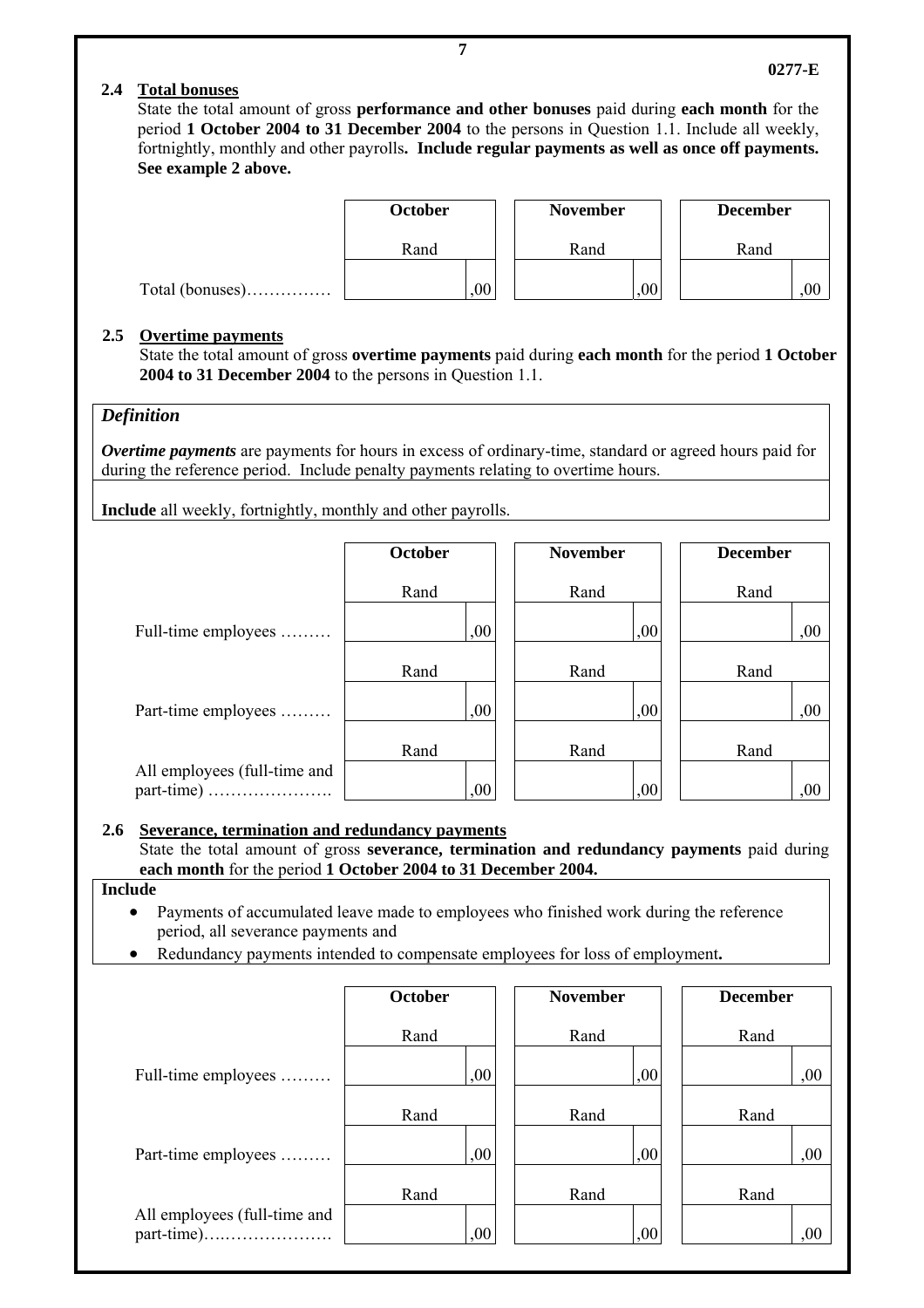| 3.1 Time spent completing questionnaire<br>Provide an estimate of time taken to complete this questionnaire to assist us to reduce the<br>respondent load. |                  |
|------------------------------------------------------------------------------------------------------------------------------------------------------------|------------------|
|                                                                                                                                                            | Hours<br>Minutes |
|                                                                                                                                                            |                  |
| 3.2<br>Most appropriate contact time                                                                                                                       |                  |
| 3.2.1 When is the best time to contact your enterprise/organisation in respect of this information?                                                        |                  |
| Tick one block (with $\sqrt{ }$ ).                                                                                                                         |                  |
|                                                                                                                                                            |                  |
|                                                                                                                                                            |                  |
|                                                                                                                                                            |                  |
|                                                                                                                                                            |                  |
|                                                                                                                                                            |                  |
|                                                                                                                                                            |                  |
|                                                                                                                                                            |                  |
| 3.2.2 What day of the week and time is it suitable to contact you?                                                                                         |                  |
| Tick one block (with $\sqrt{ }$ ).                                                                                                                         |                  |
| Monday                                                                                                                                                     |                  |
| Wednesday                                                                                                                                                  |                  |
| Friday                                                                                                                                                     |                  |
|                                                                                                                                                            |                  |
| Tick one block (with $\sqrt{ }$ ).                                                                                                                         |                  |
| Before 08H00                                                                                                                                               | 08H00-12H00      |